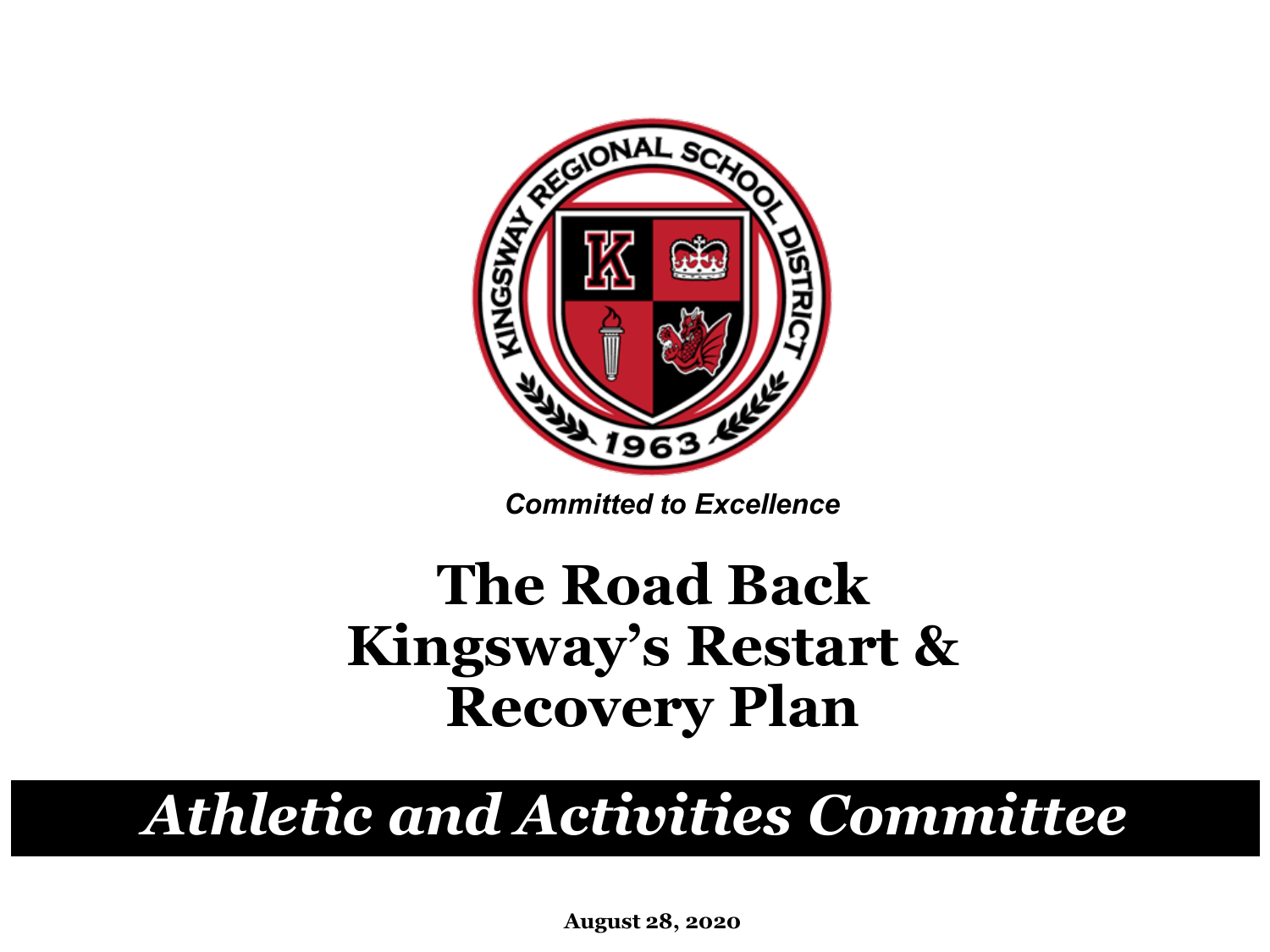### *Key Area – Athletics*

#### **Return to Play Guidelines**

**Virtual Contact Period – August 29 - Sept. 13**

**Official Start Dates-**

**September 11- Football & Field Hockey**

**September 14 – all others sports and Marching Band**

- **1. Conditions for Returning to Play**
	- **General Health & Safety Protocols**
	- **Required trainings**
- **3. Scheduling/Transportation** 
	- **NJSIAA Model 1 Season guidelines**
	- **Sport regulations**
	- **Transportation protocols**
	- **Inclement weather guidelines**
	- **Opponents/Officials guidelines**

#### **4. Athlete/Parent & Community**

- **Student-Athlete requirements**
- **Parent/Community guidelines**
- **2. Leadership & Planning**
	- **NJSIAA Medical and Sports Advisory Task Force recommendations**
	- **Athletic Trainer/Health Office/School Physician protocol**
	- **Contact Tracing procedure**
	- **Coaching Staff roles**

**5. Activities/Clubs Requirements to hold club**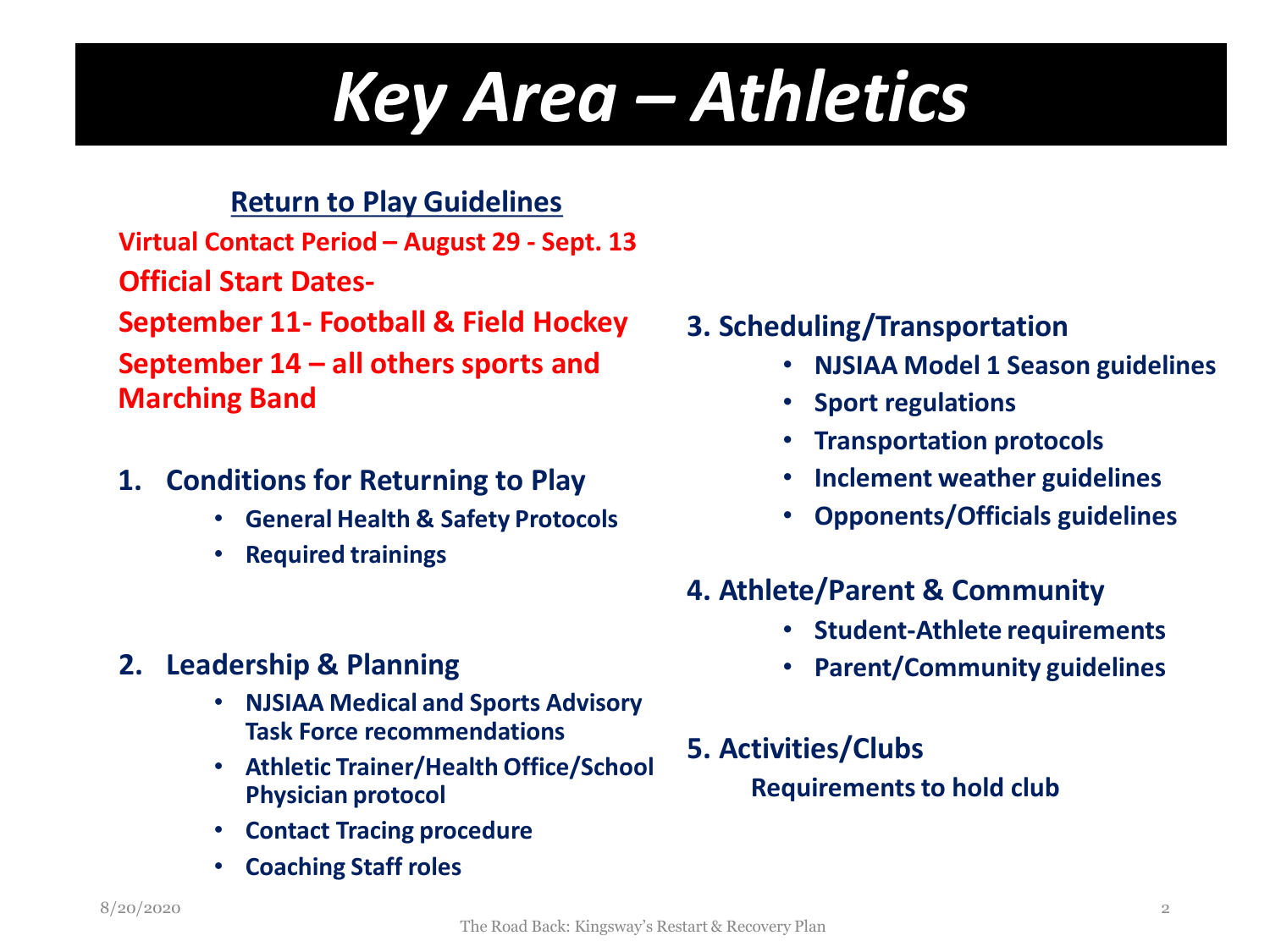#### **General Health/Safety Protocols:**

**1. Must comply with CDC, State, Local, NJSIAA and District guidelines.** 

**2. Promotion of behaviors that reduce spread such as social distancing when applicable, mask wearing, hygiene protocols.** 

**3. Required trainings for coaches and student-athletes.** 



#### **Action Steps**

- Signage will be placed outside consistent with CDC guidelines.
- Social distancing amongst students, coaches, communities members must take place at all times when practical.
- Coaches must wear masks at all times unless they are exempt. Electronic hand held whistles will be used.
- There shall not be any physical contact, of any kind, between student-athletes and/or coaches.
- Athletes engaged in high-intensity aerobic activity, e.g., running, sprinting, etc., do not need to wear face coverings during the period of the aerobic activity. Once the aerobic activity is over, student- athletes must wear their own face coverings.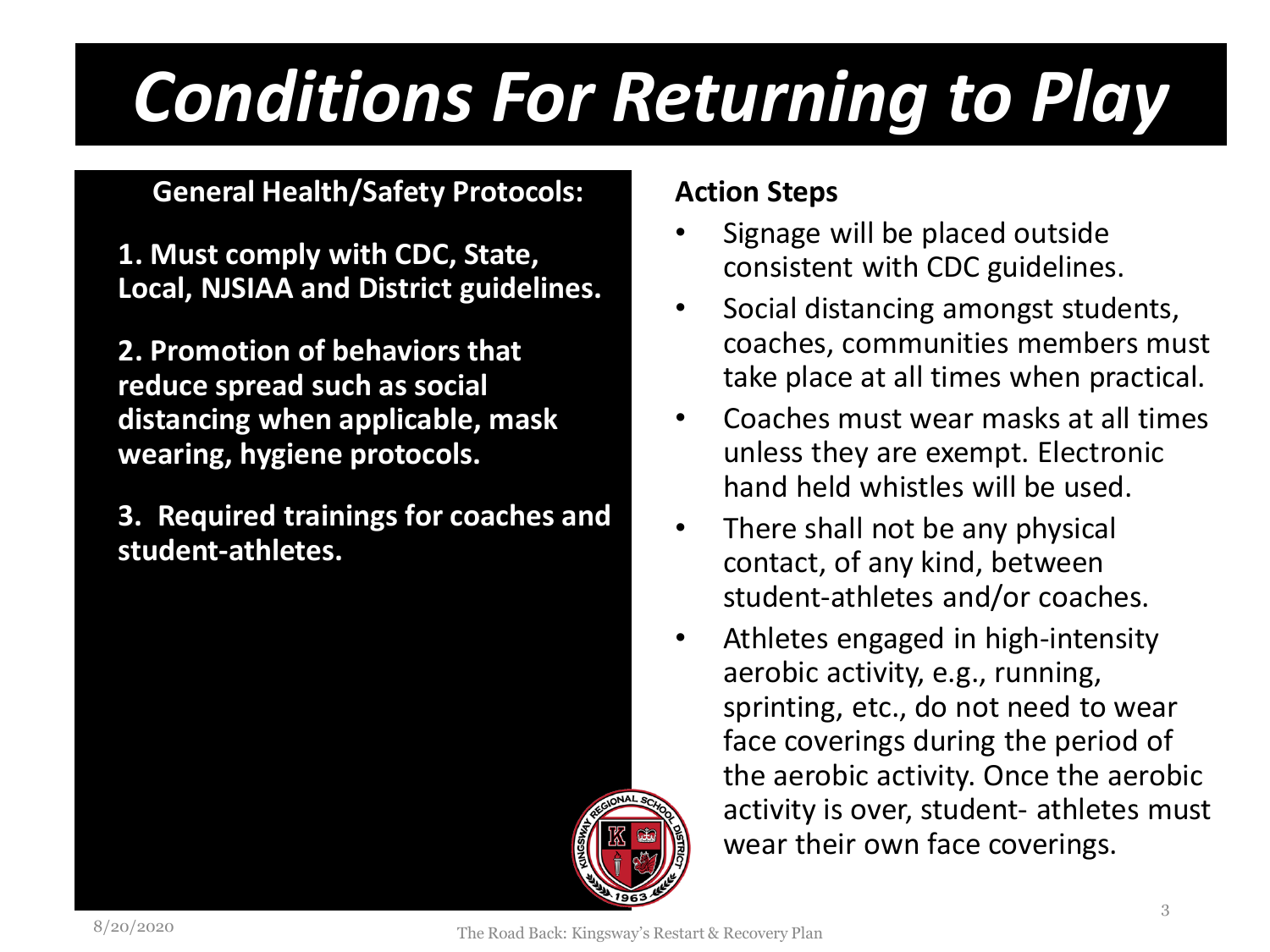#### **General Health/Safety Protocols:**

**1. Must comply with CDC, State, Local, NJSIAA and District guidelines.** 

**2. Promotion of behaviors that reduce spread such as social distancing when applicable, mask wearing, hygiene protocols.** 

**3. Required trainings for coaches and student-athletes.** 

- High area touch points and team equipment such as cones, balls, nets, etc. will be limited and sanitized after each practice. Students will use their own helmets, pads, sticks, shin guards, etc.
- Each team will be supplied with mobile sanitizing units that include EPA and District approved sanitizers and hard surface wipes.
- Students must bring their own water bottle/jug to use.
- No post game handshakes or celebrations are permitted.
- Coaches/Trainer will conduct visual checks on students daily.

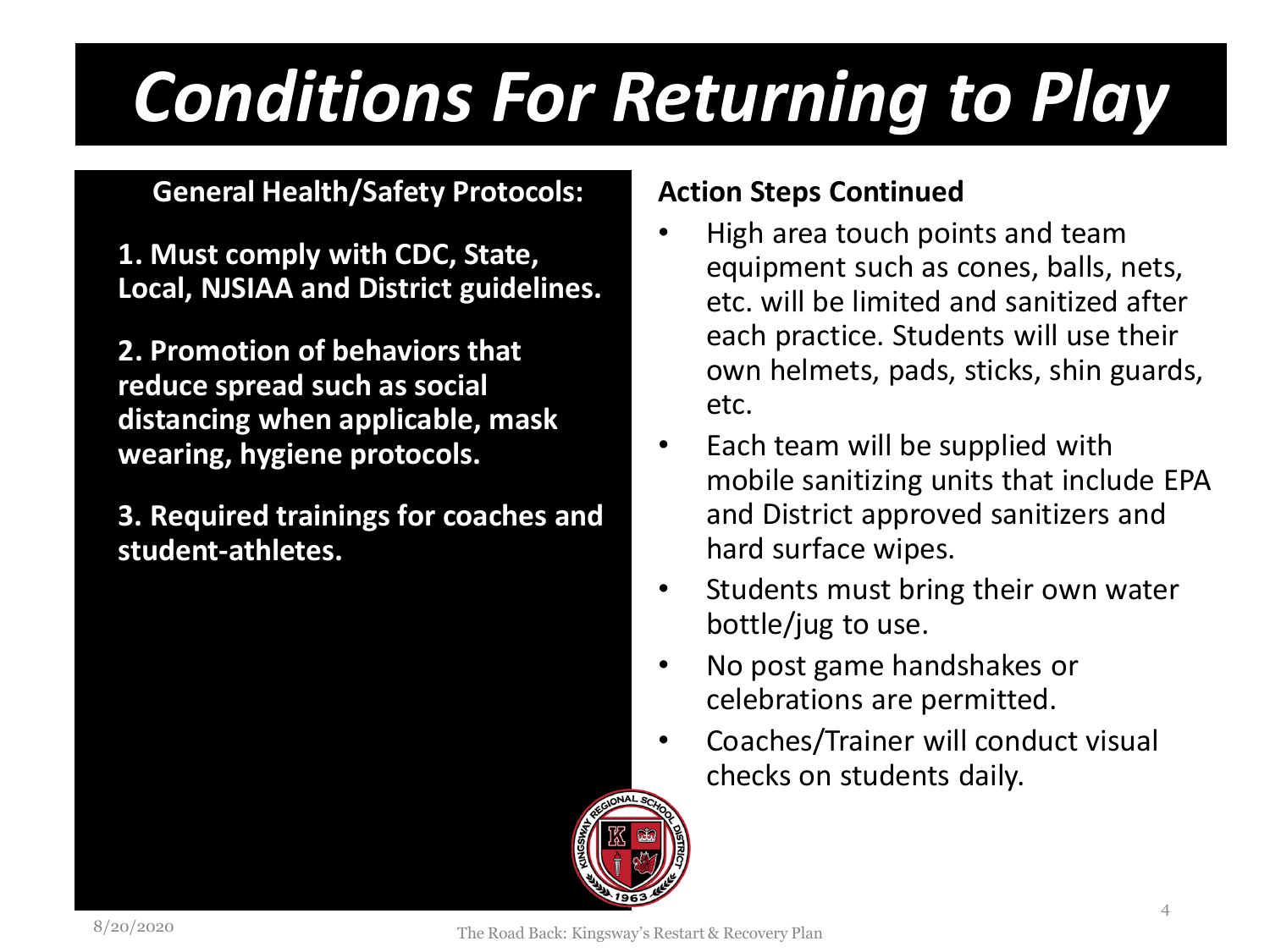#### **General Health/Safety Protocols:**

**1. Must comply with CDC, State, Local, NJSIAA and District guidelines.** 

**2. Promotion of behaviors that reduce spread such as social distancing when applicable, mask wearing, hygiene protocols.** 

**3. Required trainings for coaches and student-athletes.** 



- Multiple portable restrooms will be located around campus for use. Rest Rooms will be sanitized daily.
- It is recommended that students and coaches use wash hands/use hand sanitizer before and after practice. They should also change clothes, shower, and wash personal equipment once home after practices and games.
- use locker rooms at halftime of games. • Locker room use will be available on a limited basis after school to change ONLY for practices and games each day for the student cohort in the building that particular day. Locker will not be used. 6-8 students will be permitted in locker room at one time under coach supervision and must wear masks while maintaining 6 ft social distancing requirements. Football teams will **NOT**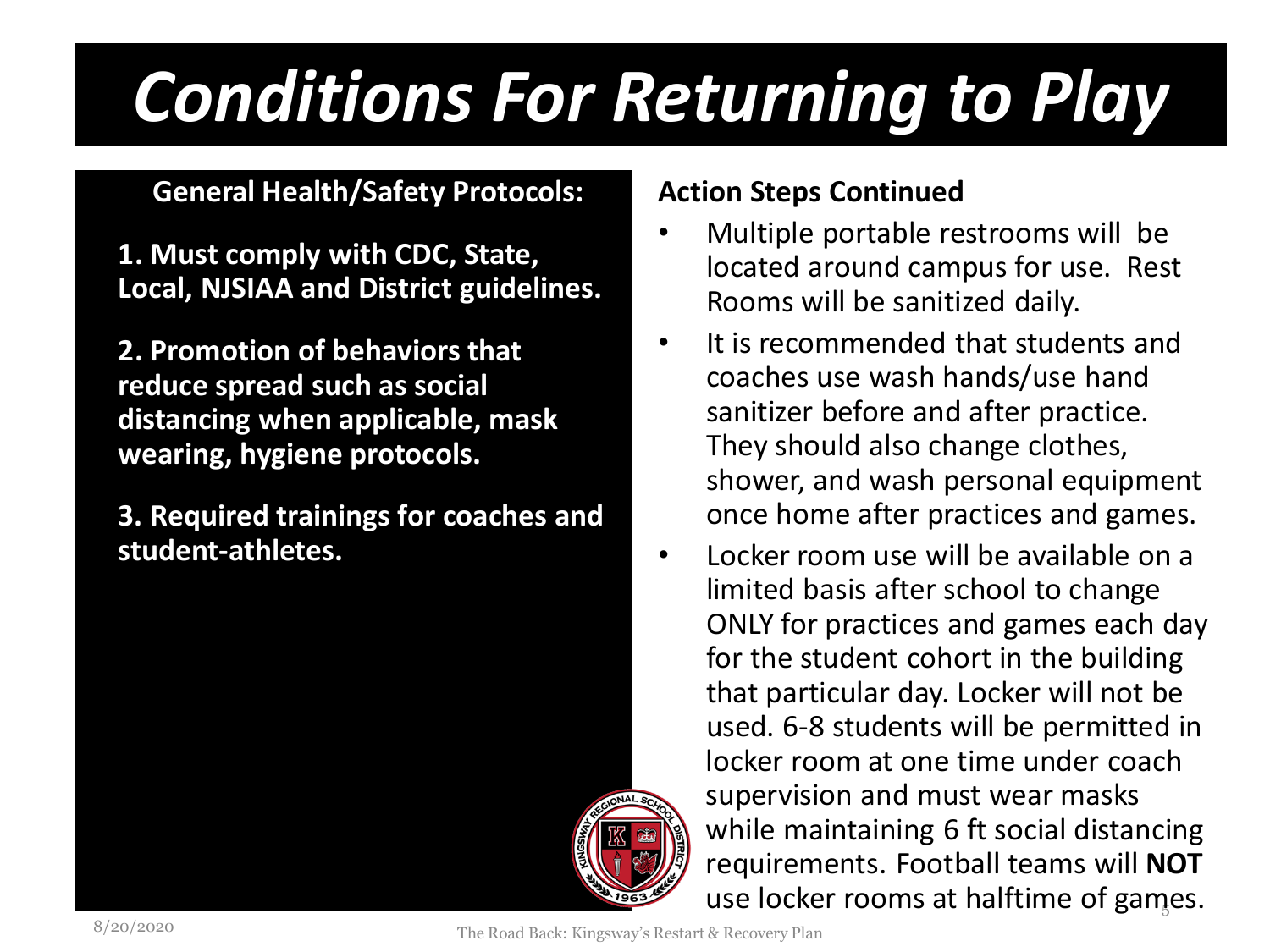#### **General Health/Safety Protocols:**

**1. Must comply with CDC, State, Local, NJSIAA and District guidelines.** 

**2. Promotion of behaviors that reduce spread such as social distancing when applicable, mask wearing, hygiene protocols.** 

**3. Required trainings for coaches and student-athletes.** 



#### **Action Steps Continued**

#### **3.** Required Coach and student trainings

- In addition to the yearly mandated trainings required from the District and NJSIAA, coaches will be required to take the National Federation of High School Athletics Covid-19 Coaches Course.
- Each team will meet with Robert Baerman, Athletic Trainer for Athletic Training Room protocol and training on safety protocol regarding behaviors that reduce spread such as social distancing when applicable, mask wearing, and proper hygiene.
- Coaches will review daily safety procedures and protocols developed by the District and Athletic Department.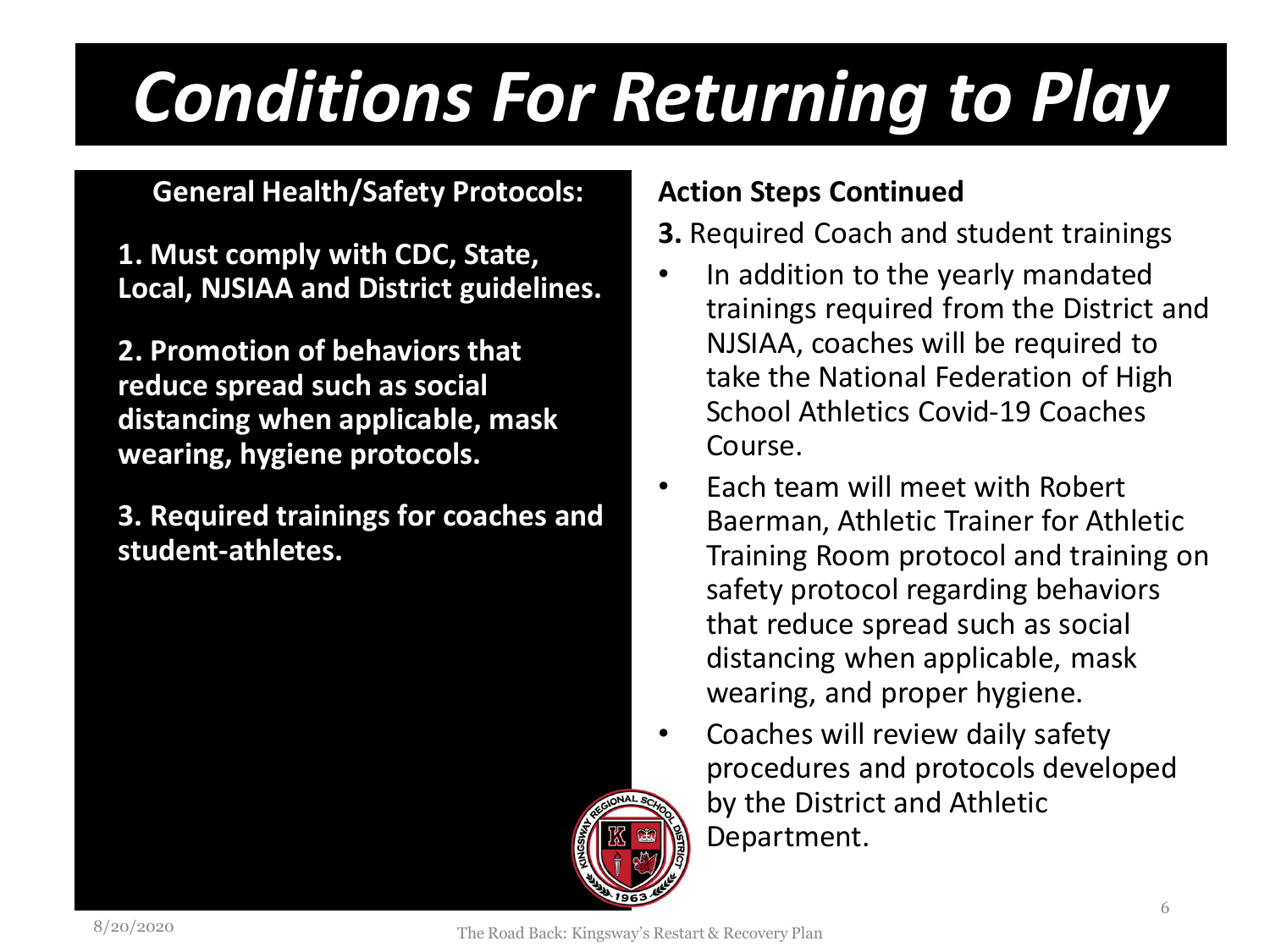#### **Returning to Play**

- **1. NJSIAA Medical and Sport Advisory Task Force Recommendations**
- **2. Athletic Trainer/Health Office/School Physician protocols**
- **3. Contact Tracing procedures**
- **4. Coaching Staff roles**

#### **Action Steps**

1. The NJSIAA Medical/Sport Advisory Task Force recommendations.

- Additional resources for coaches and student- athletes to assist their training during the virtual contact period. The Task Force released Fall season guidelines that will assist with running practices and managing competition in a safe environment, as well as other best practices to take into consideration as the start of the regular season approaches.
- 2. Medical paperwork protocols
- The Health Office will review all physical forms, health history questionnaires, and any additional medical documentation needed for each student as usual.

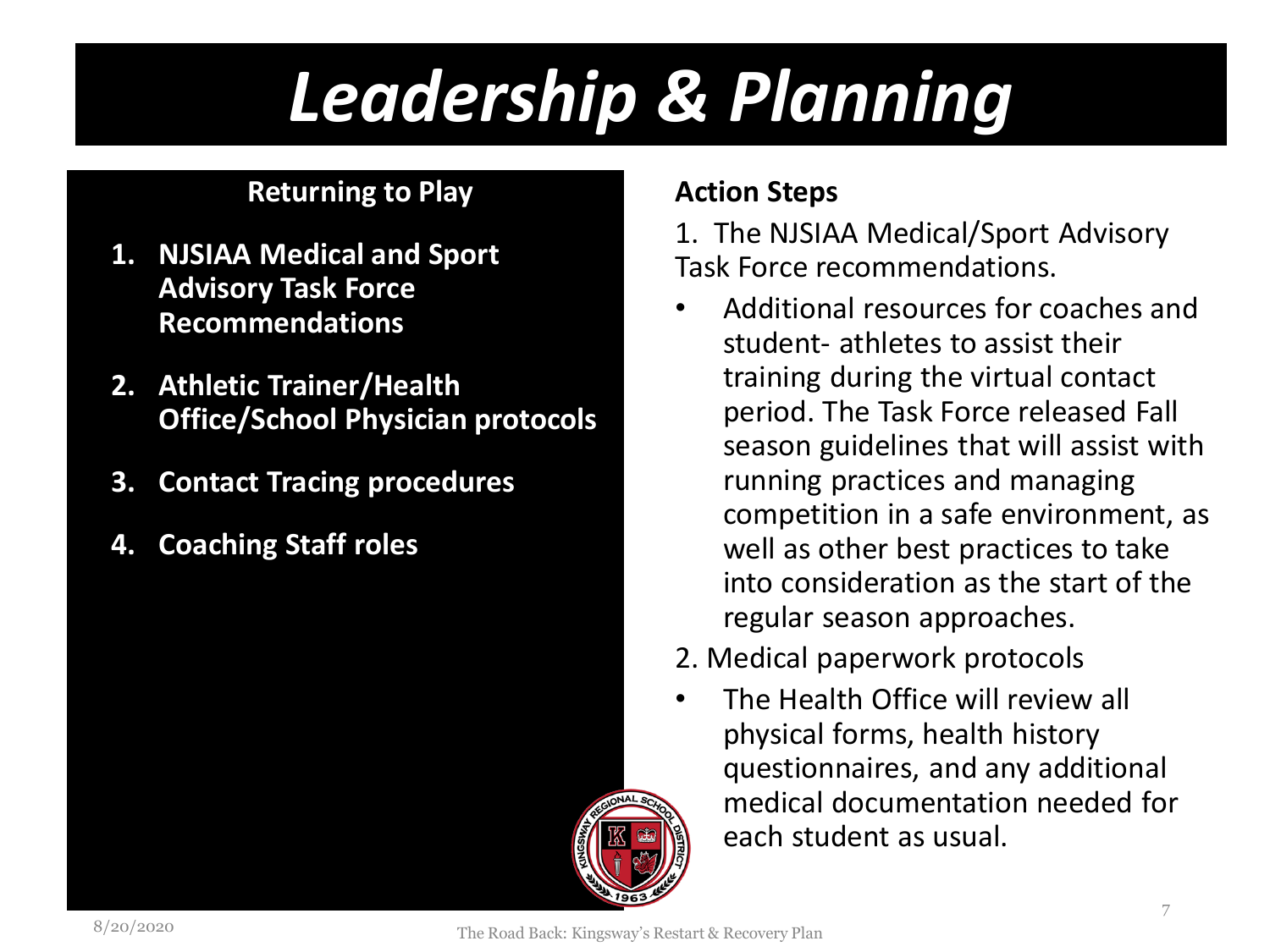#### **Returning to Play**

- **1. NJSIAA Medical and Sport Advisory Task Force Recommendations**
- **2. Athletic Trainer/Health Office/School Physician protocols**
- **3. Contact Tracing procedures**
- **4. Coaching Staff roles**

- The District School Physician will sign off on clearing students to participate as usual.
- Athletic Trainer will develop Google cleared list for coaches to review each day as usual.
	- Athletic Trainer will review Covid Screening Google form for students on all virtual learning and virtual days prior to those students arriving on campus. For example: when Cohort B is on virtual days, students with last names Lap-Z will be reviewed for completion. Students will not be able to attend practice without completing form.

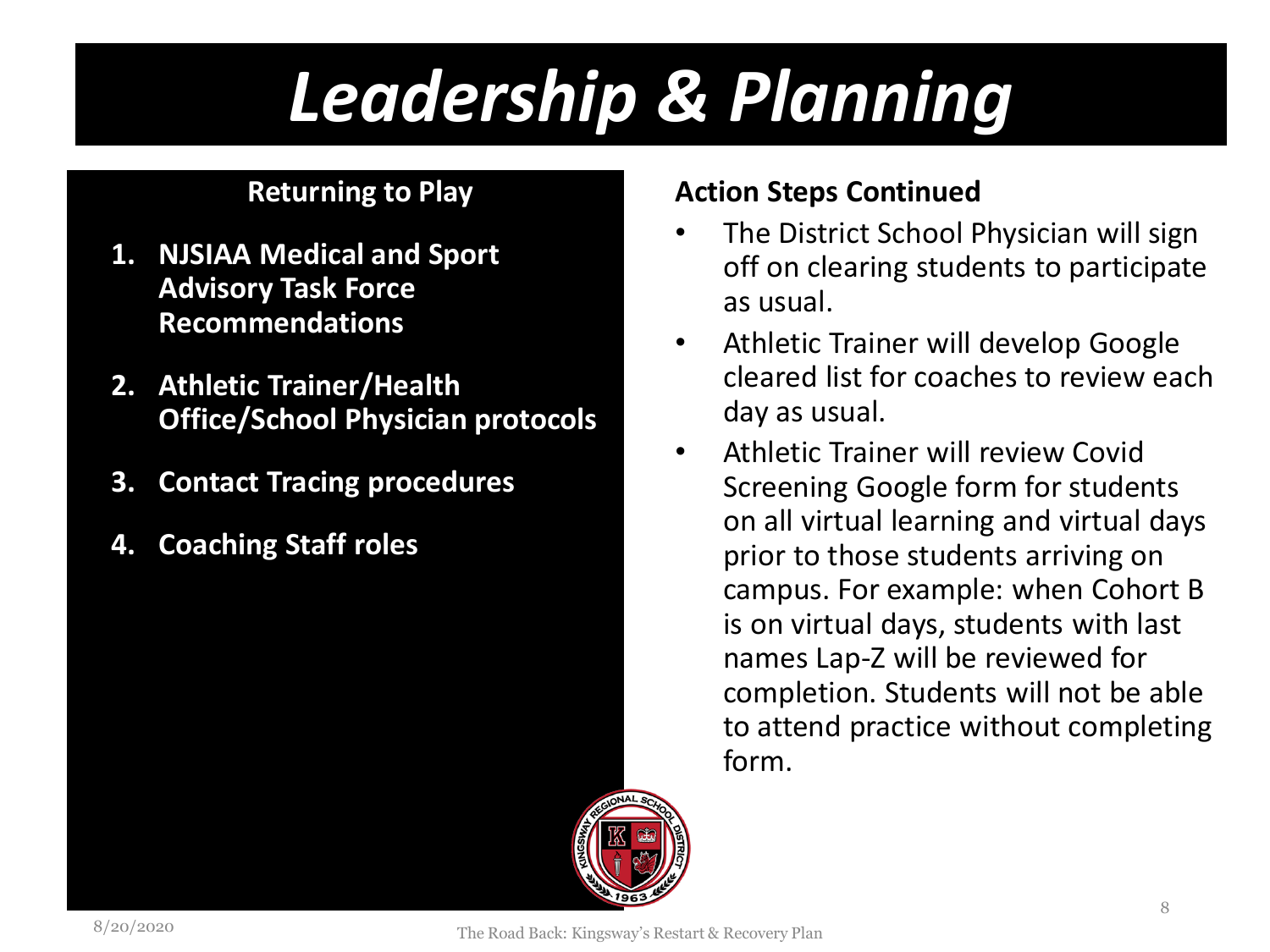#### **Returning to Play**

- **1. NJSIAA Medical and Sport Advisory Task Force Recommendations**
- **2. Athletic Trainer/Health Office/School Physician protocols**
- **3. Contact Tracing procedures**
- **4. Coaching Staff roles**

#### **Action Steps Continued**

3. Athletics will follow the District Contract Tracing Notification Protocol.

When the District is notified by the Department of Health that a student tested positive and/or has been exposed, the School Nurse will act on recommendations by the Department of health and will contact the student(s) and potential students atrisk. The District's school nurse will make personal contact, if/when practicable, and notify student(s) parents of isolation/quarantine requirements/recommendations.

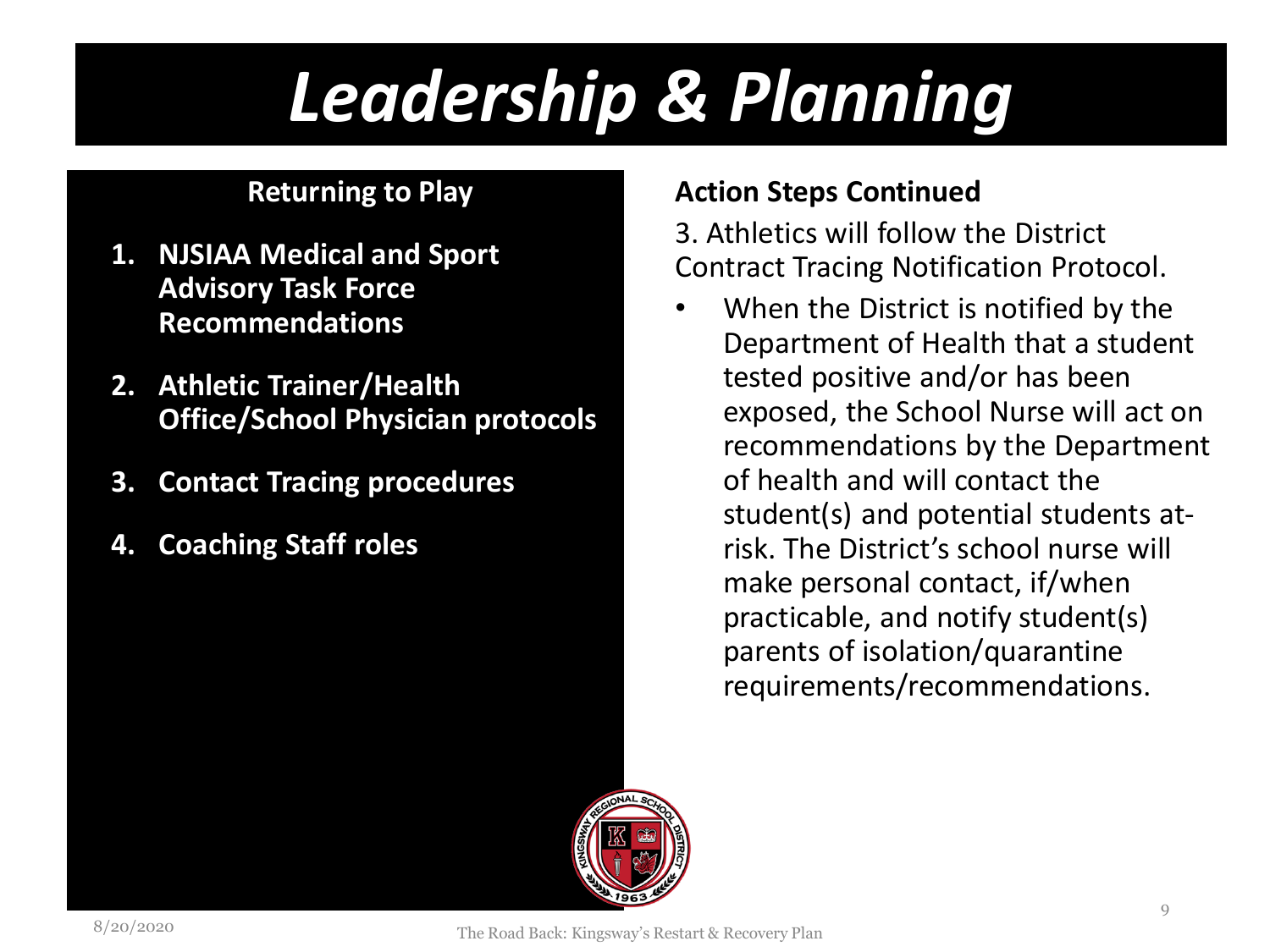#### **Returning to Play**

- **1. NJSIAA Medical and Sport Advisory Task Force Recommendations**
- **2. Athletic Trainer/Health Office/School Physician protocols**
- **3. Contact Tracing procedures**
- **4. Coaching Staff roles**

#### **Action Steps Continued**

• When the District is made aware of potential exposure, it will notify the Department of Health first that a student may have tested positive and/or has been exposed. Again, the School Nurse will act on recommendations by the Department of health and will contact the student(s) and potential students atrisk. The District's school nurse will make personal contact, if/when practicable, and notify student(s) parents of isolation/quarantine related requirements and recommendations.

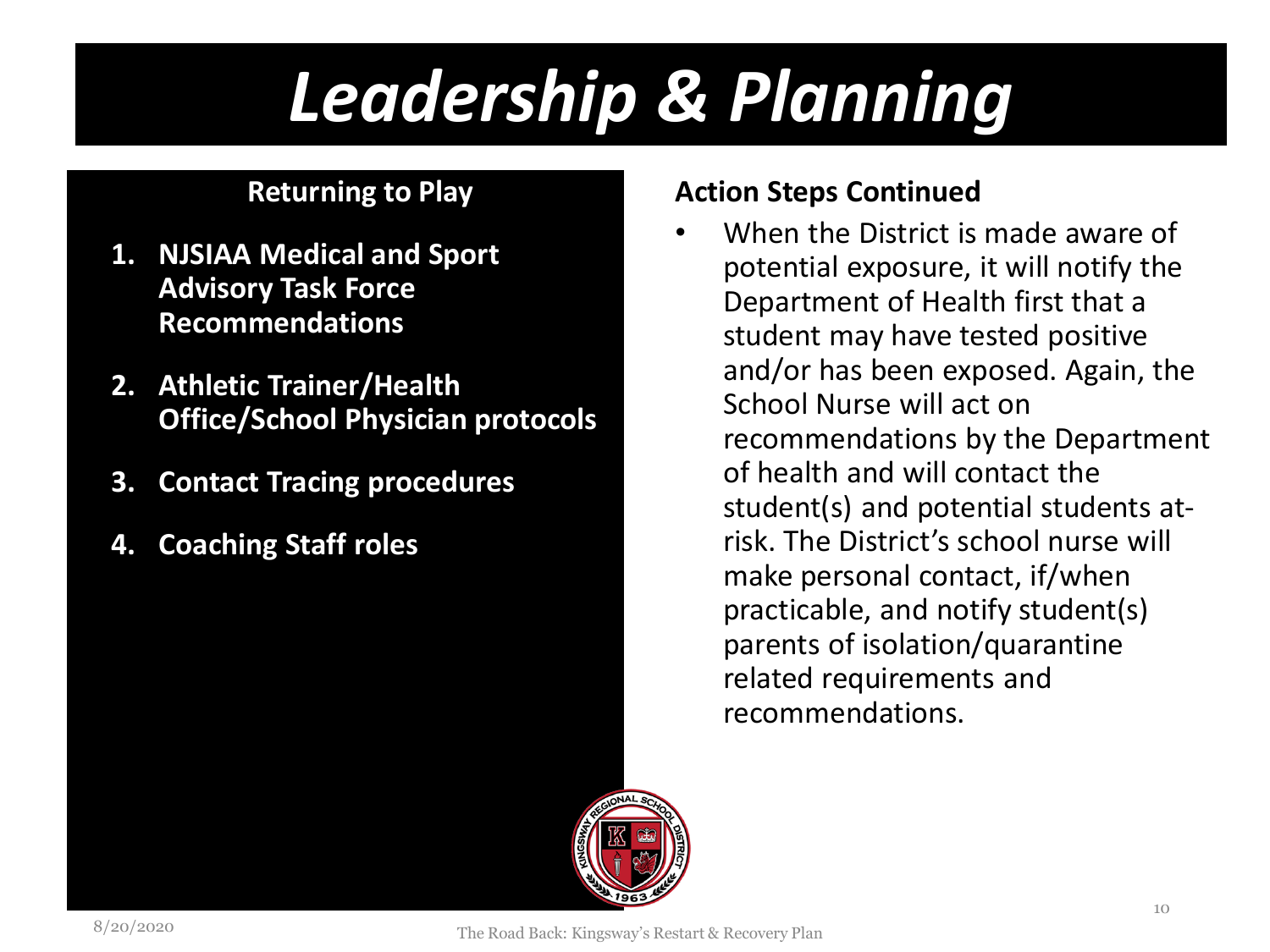#### **Returning to Play**

- **1. NJSIAA Medical and Sport Advisory Task Force Recommendations**
- **2. Athletic Trainer/Health Office/School Physician protocols**
- **3. Contact Tracing procedures**
- **4. Coaching Staff roles**



- In the event of casual exposure, which means 6 ft of social distancing was maintained by the atrisk/affected student/person, masks were worn at all times, and hand washing, and surface sanitizing was performed, the following communication protocol will apply:
- The District will make casual contacts of a confirmed COVID-19 case that they are "low risk" and do not have to take special precautions. Student/person(s) need to be monitored for any Covid19 symptoms for 14 days:
- Temperature 100.4 degrees Fahrenheit or higher when taken by mouth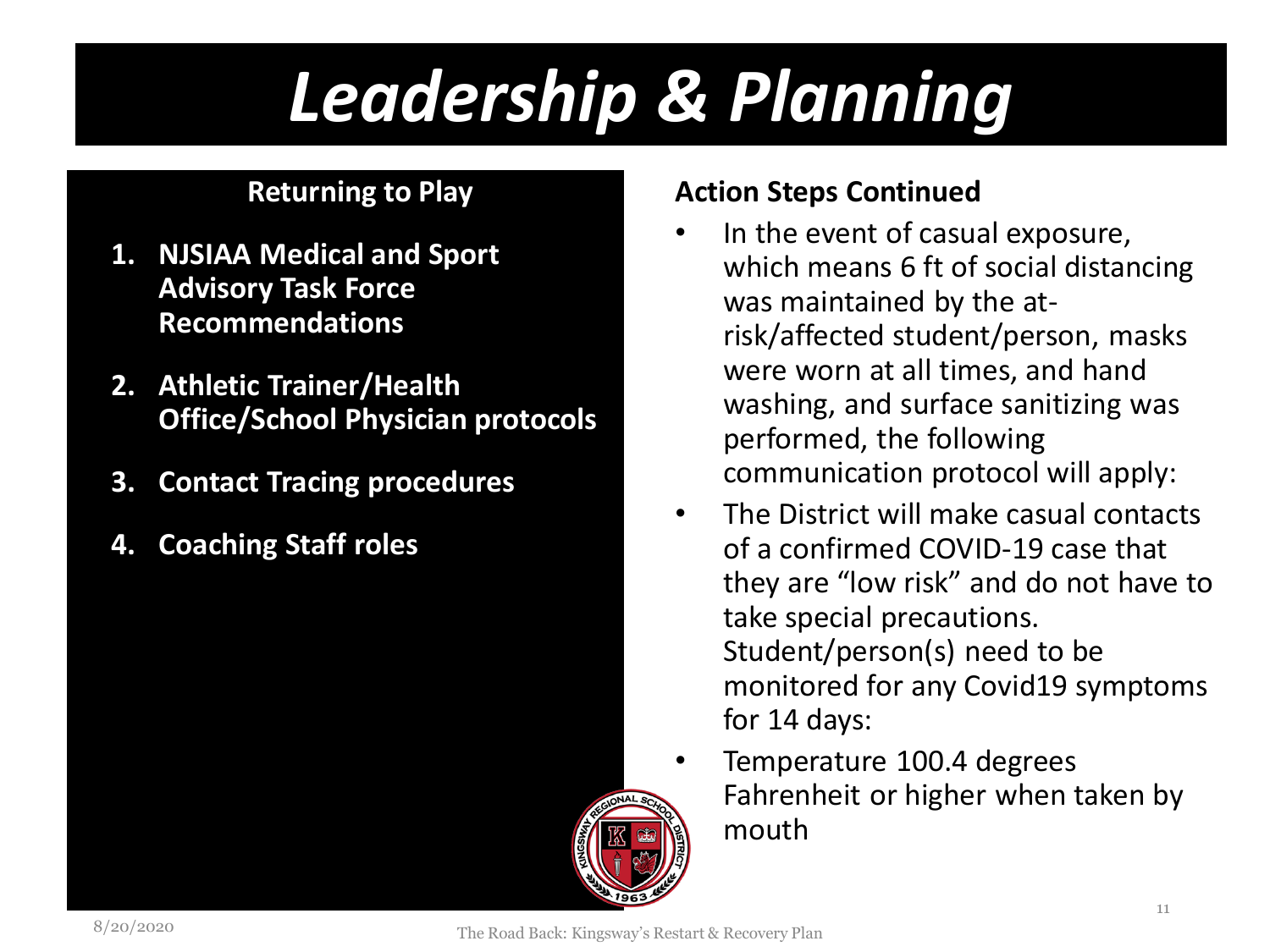#### **Returning to Play**

- **1. NJSIAA Medical and Sport Advisory Task Force Recommendations**
- **2. Athletic Trainer/Health Office/School Physician protocols**
- **3. Contact Tracing procedures**
- **4. Coaching Staff roles**

- Sore throat
- New uncontrolled cough that causes difficulty breathing (for students with chronic allergic/ asthmatic cough, a change in their cough from baseline)
- Diarrhea, vomiting, or abdominal pain
- New onset of severe headache, especially with a fever
- And, if symptoms develop, student/person(s) must: self isolate, contact primary care provider
- 4. Coaching Staff procedures
- Coaches will develop detailed weekly practice plans that include social distancing where practical and game day procedures for students to follow

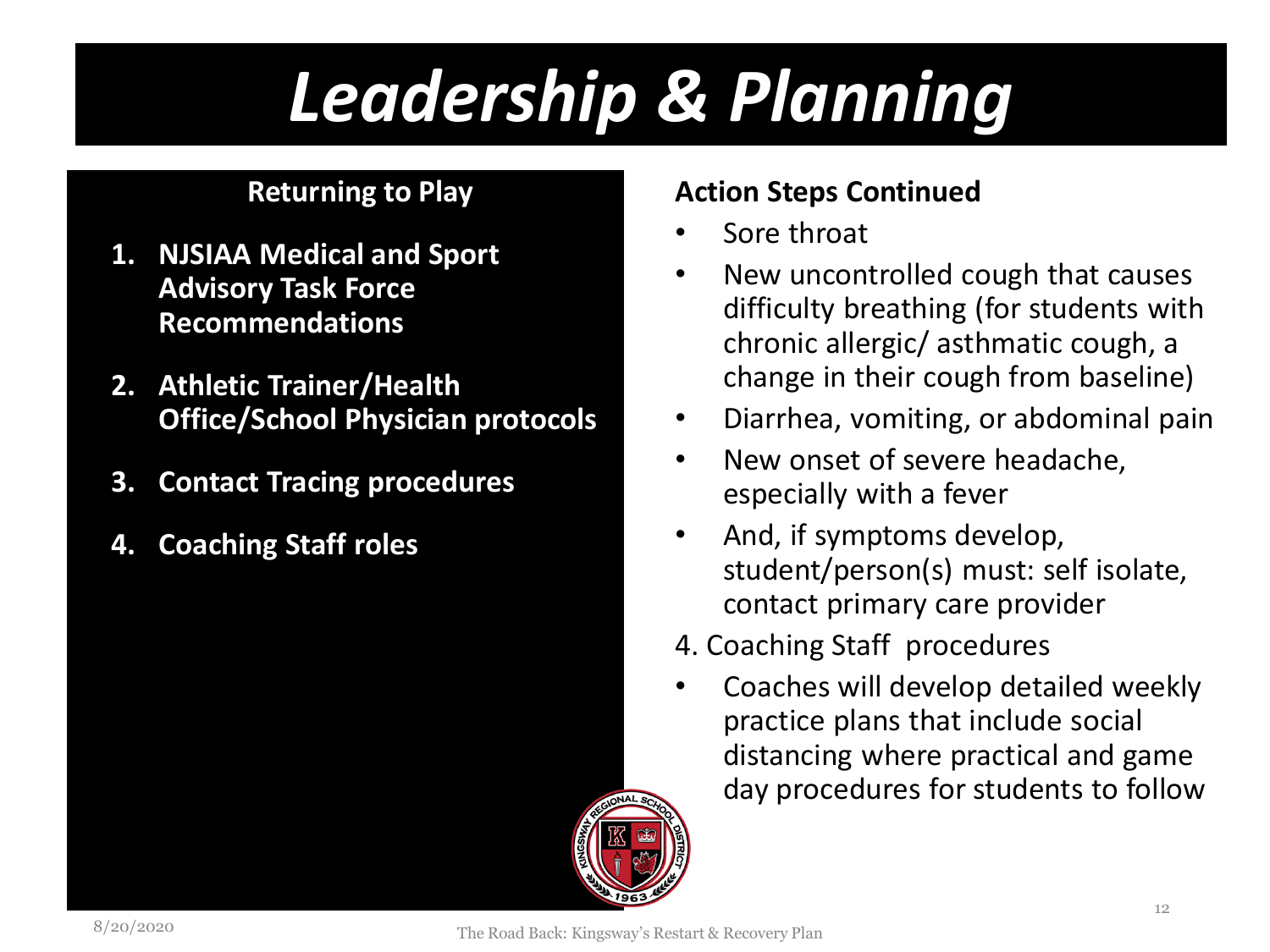#### **Returning to Play**

- **1. NJSIAA Medical and Sport Advisory Task Force Recommendations**
- **2. Athletic Trainer/Health Office/School Physician protocols**
- **3. Contact Tracing procedures**
- **4. Coaching Staff roles**

- Every effort should be made to minimize crossover between levels – Varsity, JV and Freshman. Coaches will include plan to separate levels as much as possible during practices and games with proper supervision.
- Coaches should continue to remind their student- athletes that travel out of state and attendance at large gatherings could undermine the precautions and efforts to return to play. All coaches and student-athletes are encouraged to avoid exposure outside of family groups.

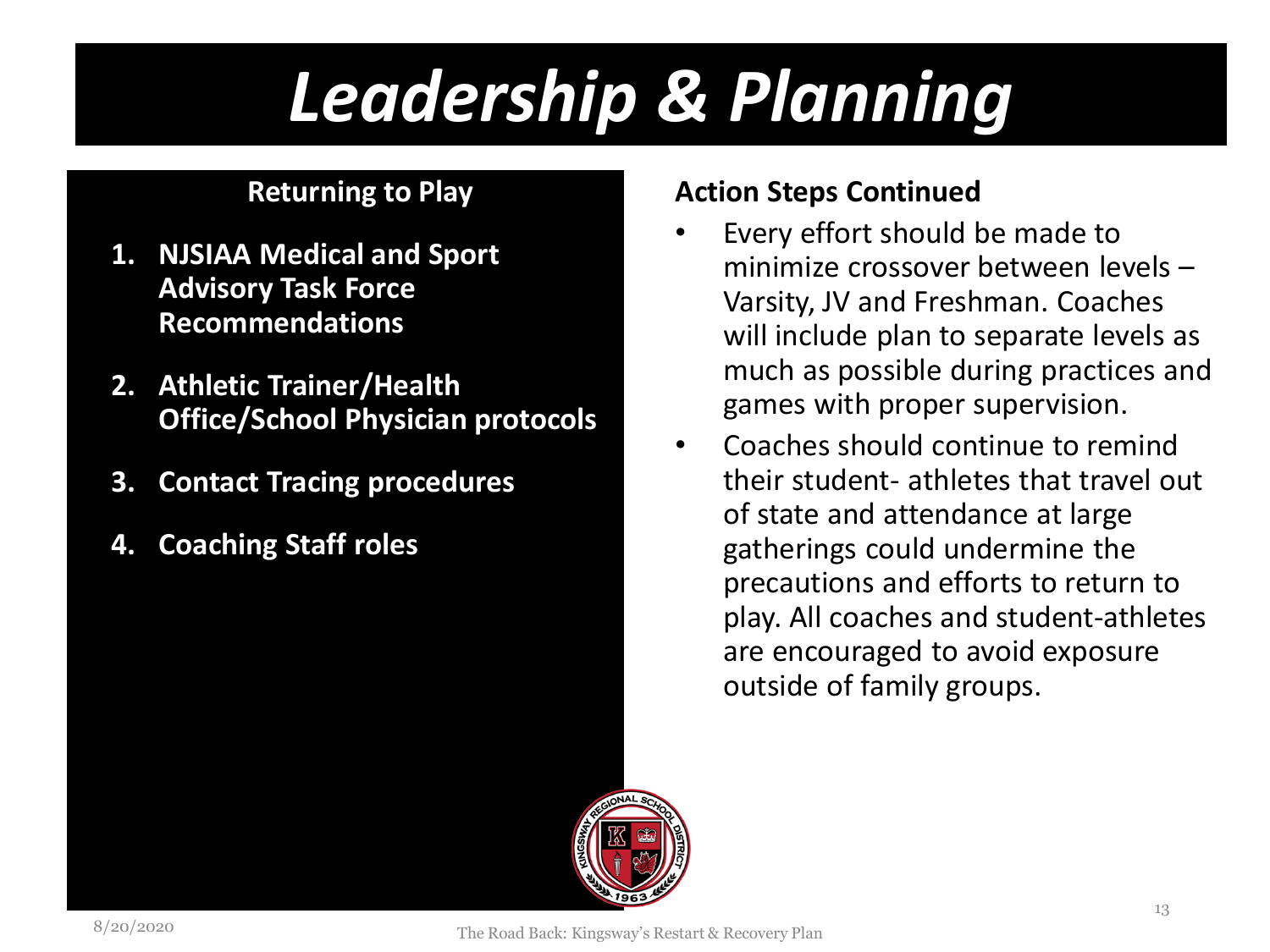#### **Returning to Play**

- **1. NJSIAA Model 1 Guidelines**
- **2. Sport Regulations**
- **3. Transportation Protocol**
- **4. Inclement Weather Guidelines**

#### **Action Steps**

- 1. NJSIAA Model 1 Delayed Fall Season
- The Task Force recognizes that returning to school is the main priority and that all student-athletes should acclimate to the classroom before they begin their fall sports season.
- The Tri County Conference has developed reduced schedules that follow the NJSIAA requirement. Temperature checks will be conducted by Athletic Trainer or coaches before team enters busses to travel to an away event.



П

The Road Back: Kingsway's Restart & Recovery Plan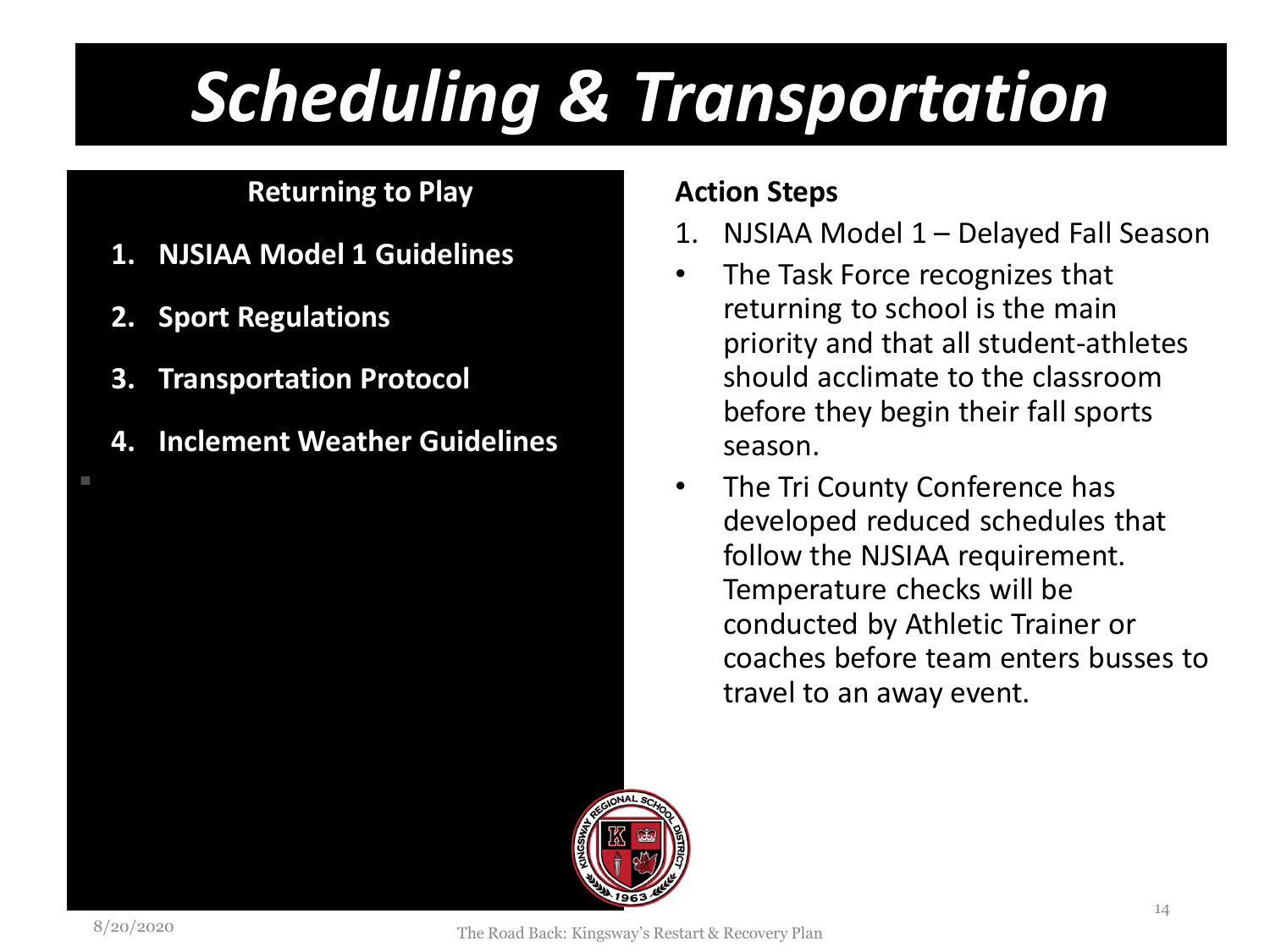#### **Returning to Play**

- **1. NJSIAA Model 1 Guidelines**
- **2. Sport Regulations**
- **3. Transportation Protocol**
- **4. Inclement Weather Guidelines**

• NJSIAA Fall Season Dates

| <b>Sport</b>           | <b>Practice</b><br>Date   | Regular<br><b>Season</b><br><b>Start</b> | Regular<br><b>Season</b><br>Finish | Post-<br>Season<br><b>Dates</b>       |
|------------------------|---------------------------|------------------------------------------|------------------------------------|---------------------------------------|
| G<br>Tennis            | Sept.<br>14 <sub>th</sub> | Sep.28 <sub>th</sub>                     | Oct. 23 <sub>rd</sub>              | Oct. $26th$ –<br>Oct.31 <sub>st</sub> |
| Football               | Sept.<br>14 <sub>th</sub> | Oct. 2nd                                 | Nov. 7th                           | Nov. $13th$<br>Nov. $22nd$            |
| All<br>other<br>sports | Sept.<br>14 <sub>th</sub> | Oct. 1 <sub>st</sub>                     | Nov. 12th                          | Nov. $13th$<br>Nov. $22nd$            |



п

The Road Back: Kingsway's Restart & Recovery Plan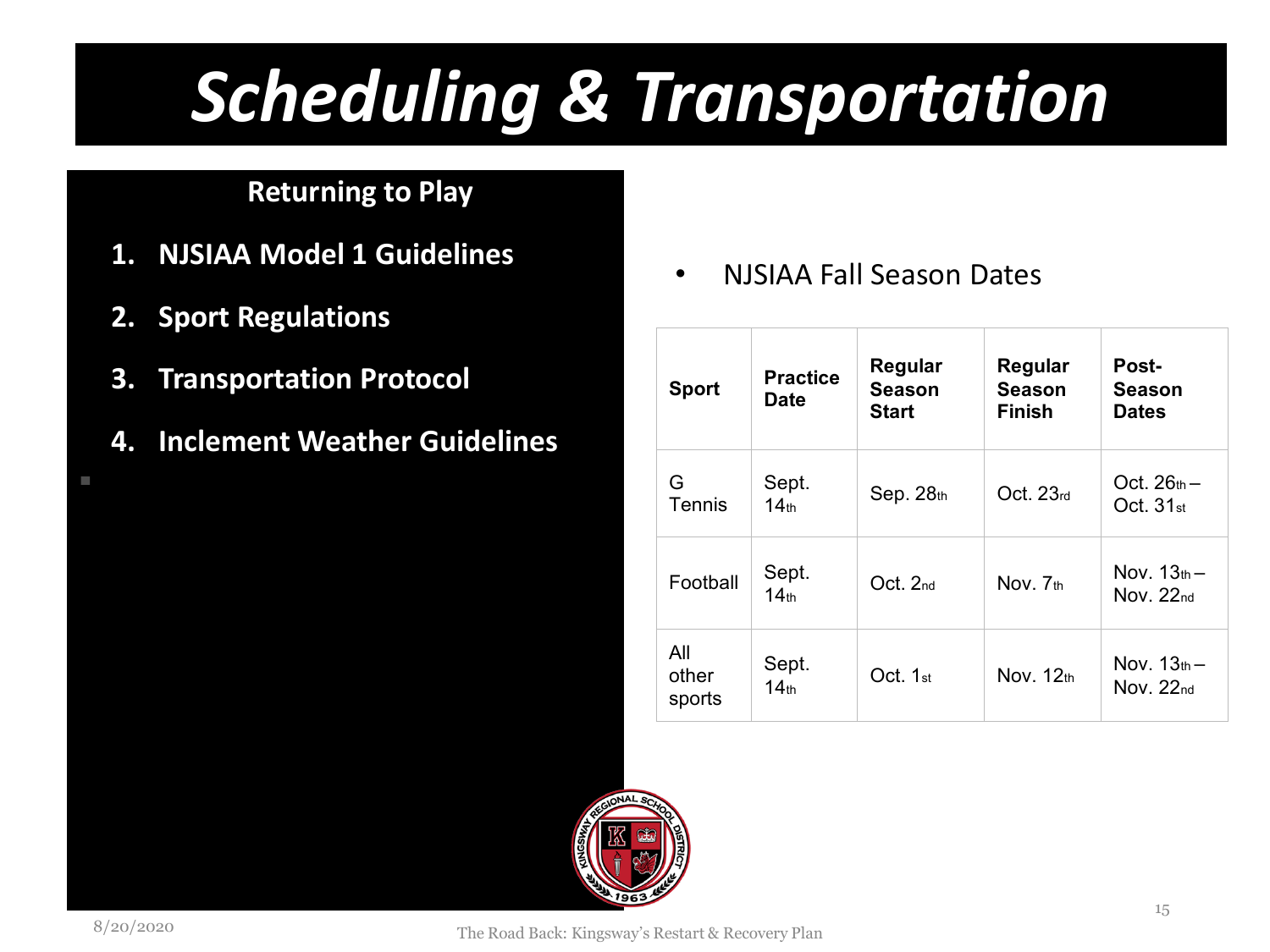#### **Returning to Play**

- **1. NJSIAA Model 1 Guidelines**
- **2. Sport Regulations**
- **3. Transportation Protocol**
- $\overline{\phantom{a}}$

П

**4. Inclement Weather Guidelines**

• NJSIAA Fall Season Sport Regulations

| <b>Sport</b>         | Weekly<br><b>Maximum</b> | Regular<br><b>Season</b><br><b>Maximum</b> | Post-Season<br><b>Refusal Date</b> |
|----------------------|--------------------------|--------------------------------------------|------------------------------------|
| <b>Cross Country</b> | 2                        | 12 <sup>2</sup>                            | Oct. 26th                          |
| <b>Field Hockey</b>  | $\mathcal{P}$            | 14                                         | Oct. 26th                          |
| Football             | 1                        | 6                                          | Oct. 26th                          |
| Gymnastics           | $\mathcal{P}$            | 12                                         | Oct. 26th                          |
| Soccer               | $\mathcal{P}$            | 14                                         | Oct. 26th                          |
| Tennis               | 3                        | 14                                         | Oct. 18th                          |
|                      |                          |                                            |                                    |



The Road Back: Kingsway's Restart & Recovery Plan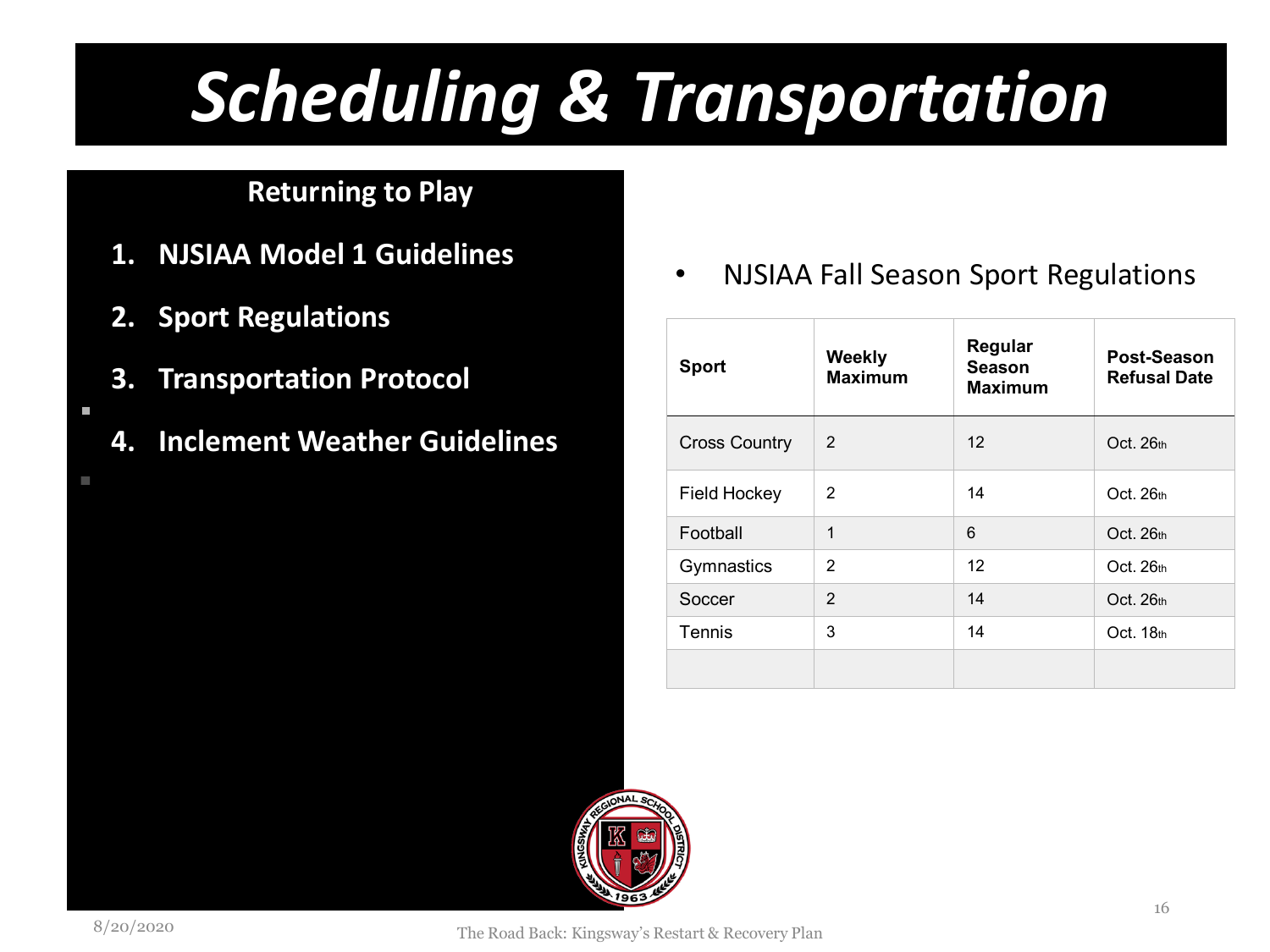#### **Returning to Play**

- **1. NJSIAA Model 1 Guidelines**
- **2. Sport Regulations**
- **3. Transportation Protocol**
- $\overline{\phantom{a}}$

 $\blacksquare$ 

**4. Inclement Weather Guidelines**

#### **Action Steps**

3. Transportation protocol for athletic events. Athletics will follow the District procedures for riding busses.

- One student per seat on bus with 22 total. Coaches/Students will wear masks while riding the bus to/from events. Students will board the bus by filling the back row first to prevent/avoid passing students. Unloading bus will work in reverse, beginning with first row to last row.
- Roster limits for away events will be examined to determine number of busses needed. Students will bring all belongings on bus as they will not be able to re-enter building upon return.

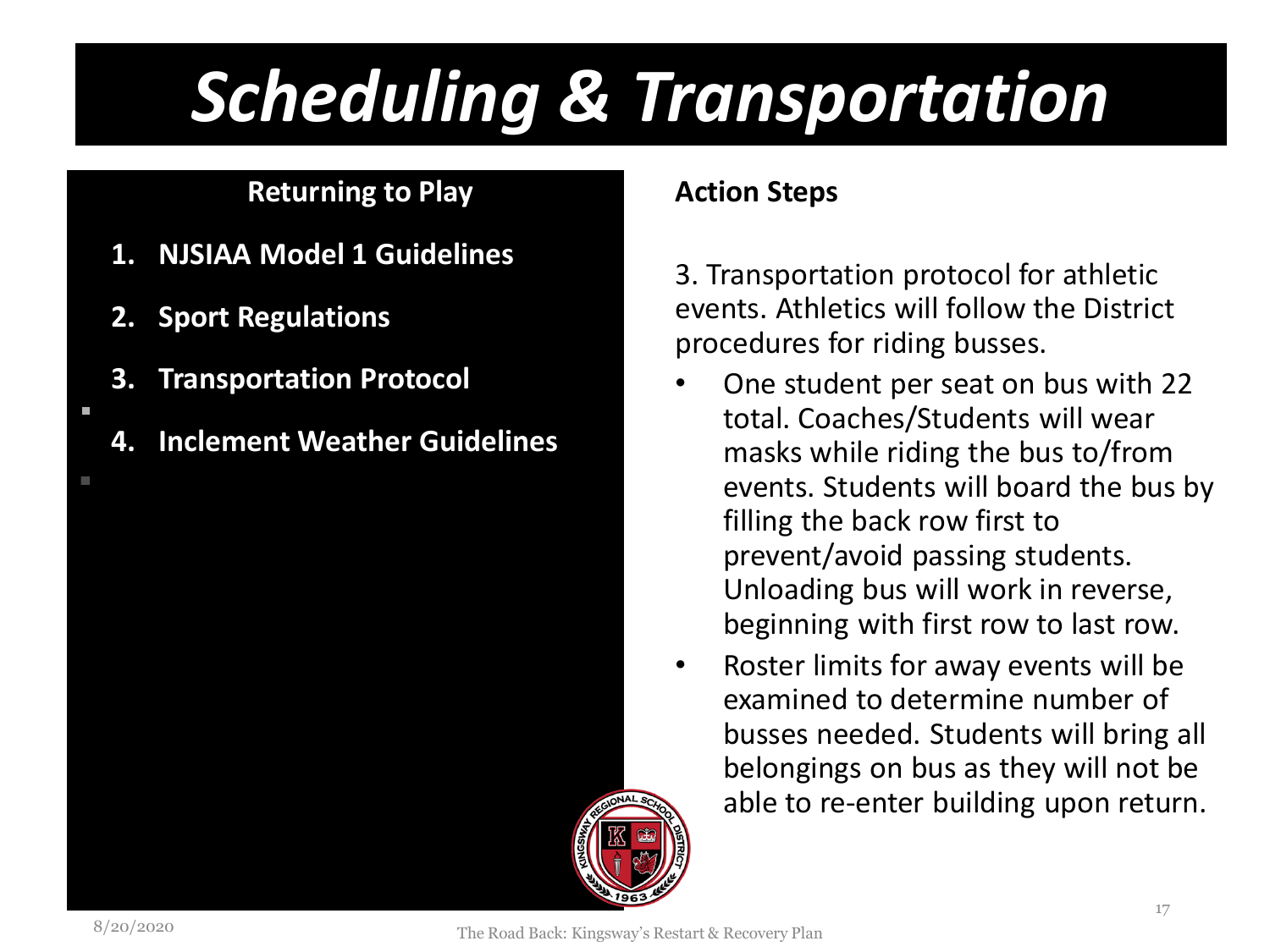#### **Returning to Play**

- **1. NJSIAA Model 1 Guidelines**
- **2. Sport Regulations**
- **3. Transportation Protocol**
- **4. Inclement Weather Guidelines**

#### **Action Steps Continued**

- 4. Inclement Weather Guidelines
- In the event there is inclement weather on practice days and teams are unable to remain outside, practices will be canceled.
- In case of an emergency or inclement weather during a game, teams will follow the 2020 District Emergency Action Plan for Athletics developed by Rob Baerman which determines indoor locations for each team. This plan will be distributed to all teams and reviewed prior to season.
- Opponents will return to busses. • Fans will return to vehicles.



 $\overline{\phantom{a}}$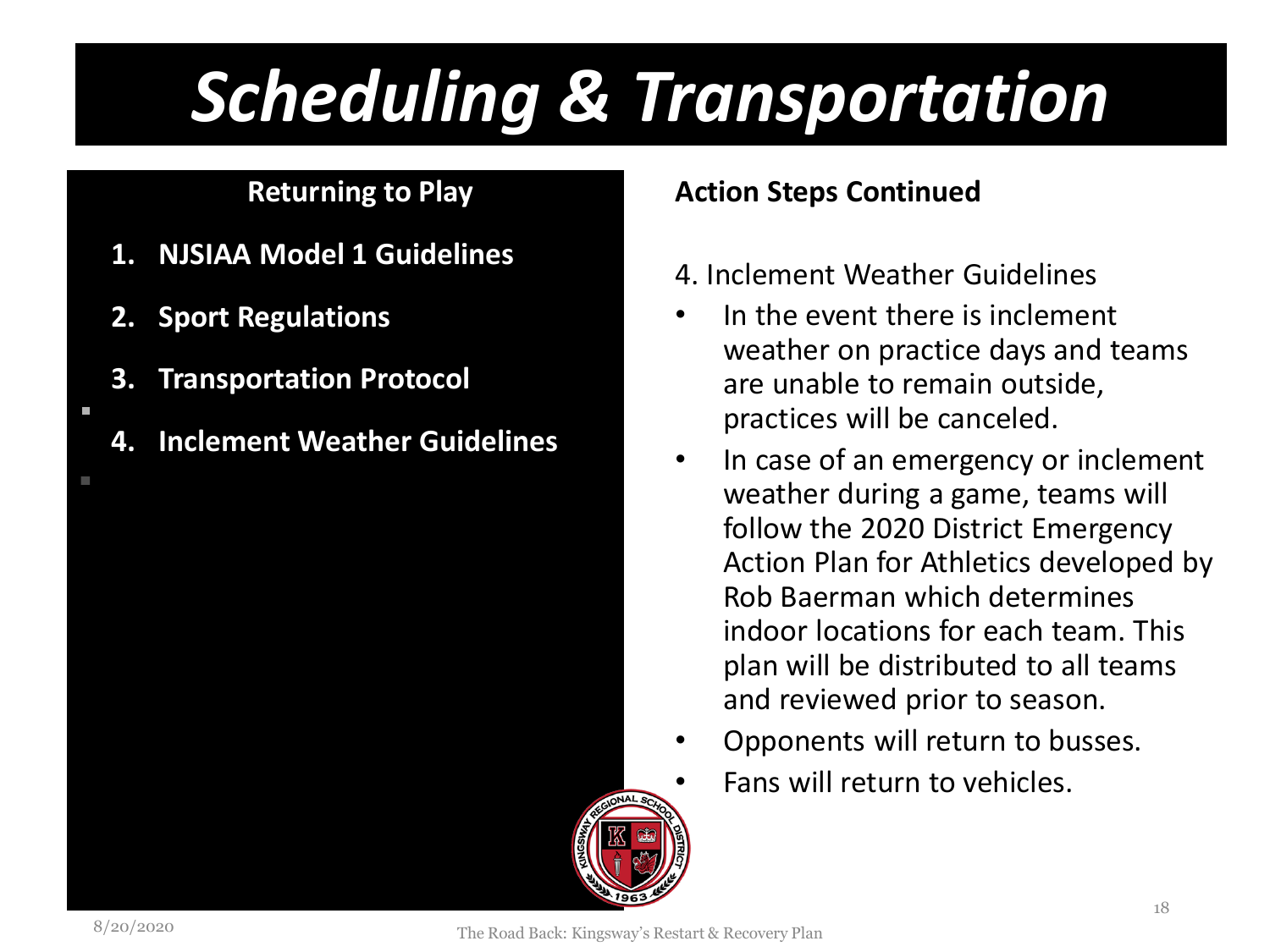#### **Returning to Play**

- **1. NJSIAA Model 1 Guidelines**
- **2. Sport Regulations**
- **3. Transportation Protocol**
- **4. Inclement Weather Guidelines**
- **5. Opponents/Official Guidelines**

#### **Action Steps Continued**

- 5. Opponents/Officials Guidelines
- Prior to arriving on Kingsway's campus, each school will be responsible to properly check their own athletes for signs or symptoms of Covid.
- Opposing schools are required to notify the Athletic Director if any students on their team scheduled to play vs Kingsway tests positive. In the event a Kingsway student or opponent tests positive, the game will be canceled.
- If the opposing team finds out after the event, contact tracing procedures will be implemented.
	- Officials will be required to wear masks while officiating events.

 $\overline{\phantom{a}}$ 

П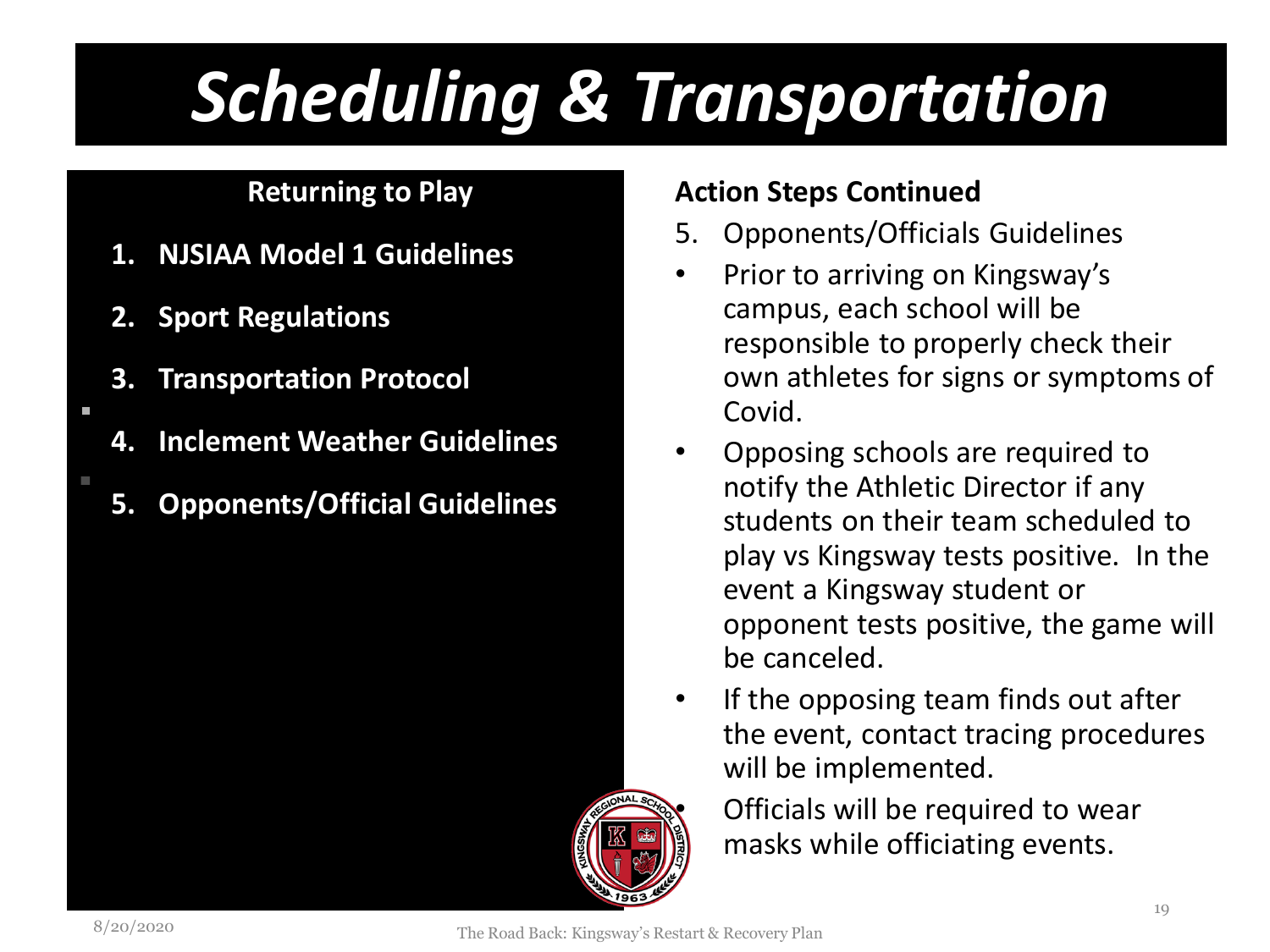### *Athlete/Parent & Community*

#### **Returning to Play**

**1. Athlete/Parent & Community Guidelines** 

#### **Action Steps**

- 1. Student/Parent required paperwork
- All students interested in participating in a fall sport must register through the athletic portal and submit all required medical paperwork before participating.
- Students attending school in person will complete the required daily Covid screening form in the morning before entering the building.
- Students on virtual days or all virtual will complete the daily Covid screening form prior to arriving on campus for practices and games.
- Rob Baerman will check in students according to Cohort lists as they arrive on campus.



 $\mathcal{L}_{\mathcal{A}}$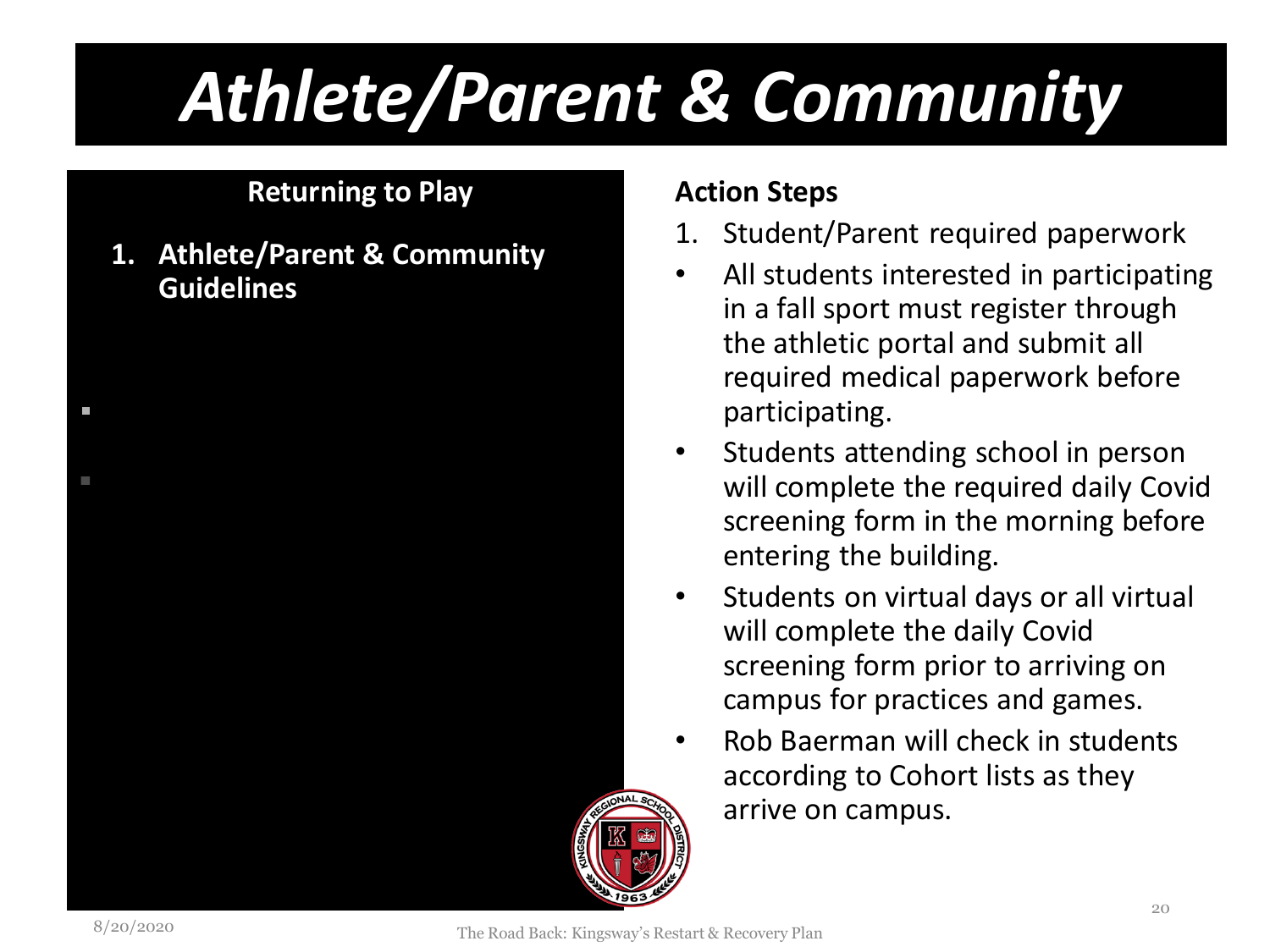### *Athlete/Parent & Community*

#### **Returning to Play**

**1. Athlete/Parent & Community Guidelines** 

### 1. Student/Parent required paperwork

**Action Steps Continued**

- Students on virtual days or all virtual will not be allowed to enter the building.
- The community will be allowed to attend home athletic events and will be required to socially distance and wearing a mask is required for field hockey, soccer, cross country, and tennis without issue. We will monitor numbers at each event to stay within the 500 limit.
- The community will be allowed to attend home football games following the 500 maximum limit. The total number will be determined by how many total players, band members, cheerleaders, game personal, and coaches attending from each team.



 $\mathcal{L}_{\mathcal{A}}$ 

The Road Back: Kingsway's Restart & Recovery Plan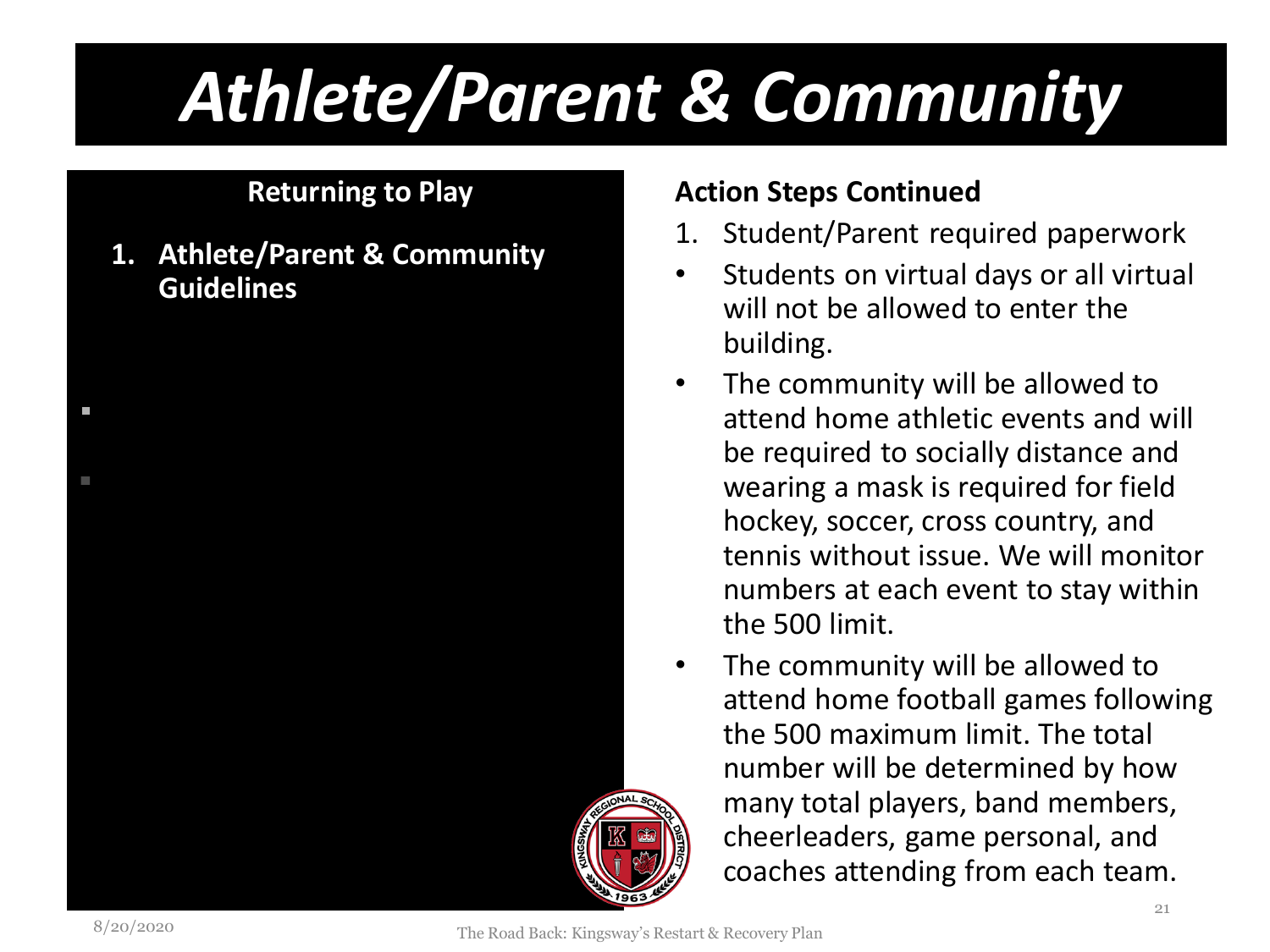### *Athlete/Parent & Community*

#### **Returning to Play**

**1. Athlete/Parent & Community Guidelines** 

### **Action Steps Continued**

- Number of individuals on the field of play (officials, coaches, players, trainer) DO NOT count in the 500 limit.
- Stadium seating will be marked 6ft apart for socially distance to be maintained.
- Concession stands will not open.
- There will not be an entrance fee to attend football games. Each team member will given a set number of tickets to distribute to family/friends.
- Opponents will receive a set number of tickets to attend game.
- No bleachers at games except in stadium. 6 ft social distancing spaces will be marked on ground for spectators.



 $\mathcal{L}_{\mathcal{A}}$ 

The Road Back: Kingsway's Restart & Recovery Plan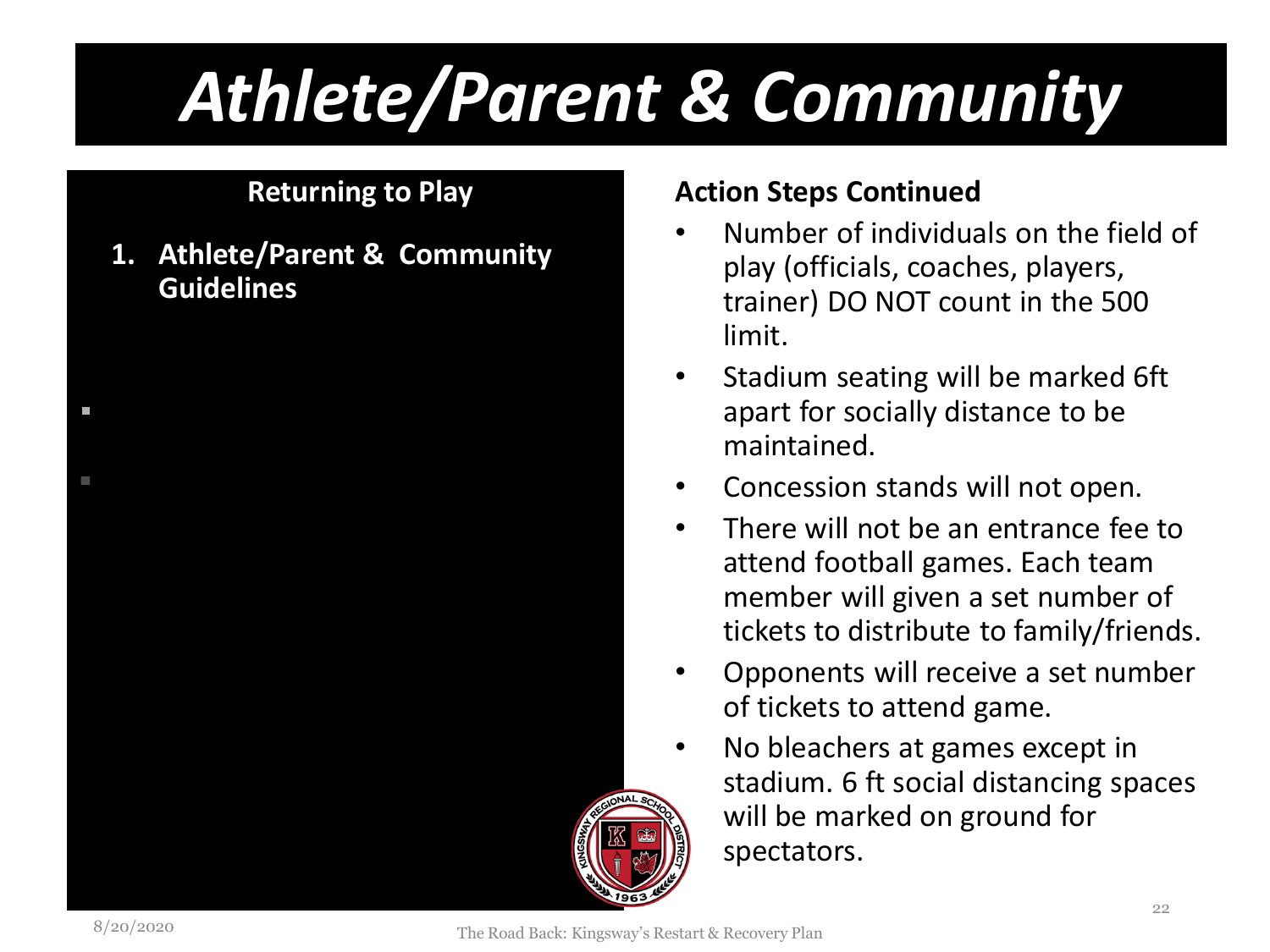### *Key Area – Activities/Clubs*

#### **Returning to Activities/Clubs**

**1. Activity/Club requirements**

#### **Action Steps**

- All extracurricular activities must comply with applicable social distancing requirements and hygiene protocol.
- A review of extracurricular clubs and activities will determine what will/will not be practical to offer this school year – virtually through Schoology. Those activities that run will meet virtually. There will be no in-person meetings for clubs/activities.
- The criteria used to determine if a club/activity is approved to run virtually school year will be based on the following:



 $\mathcal{L}_{\mathcal{A}}$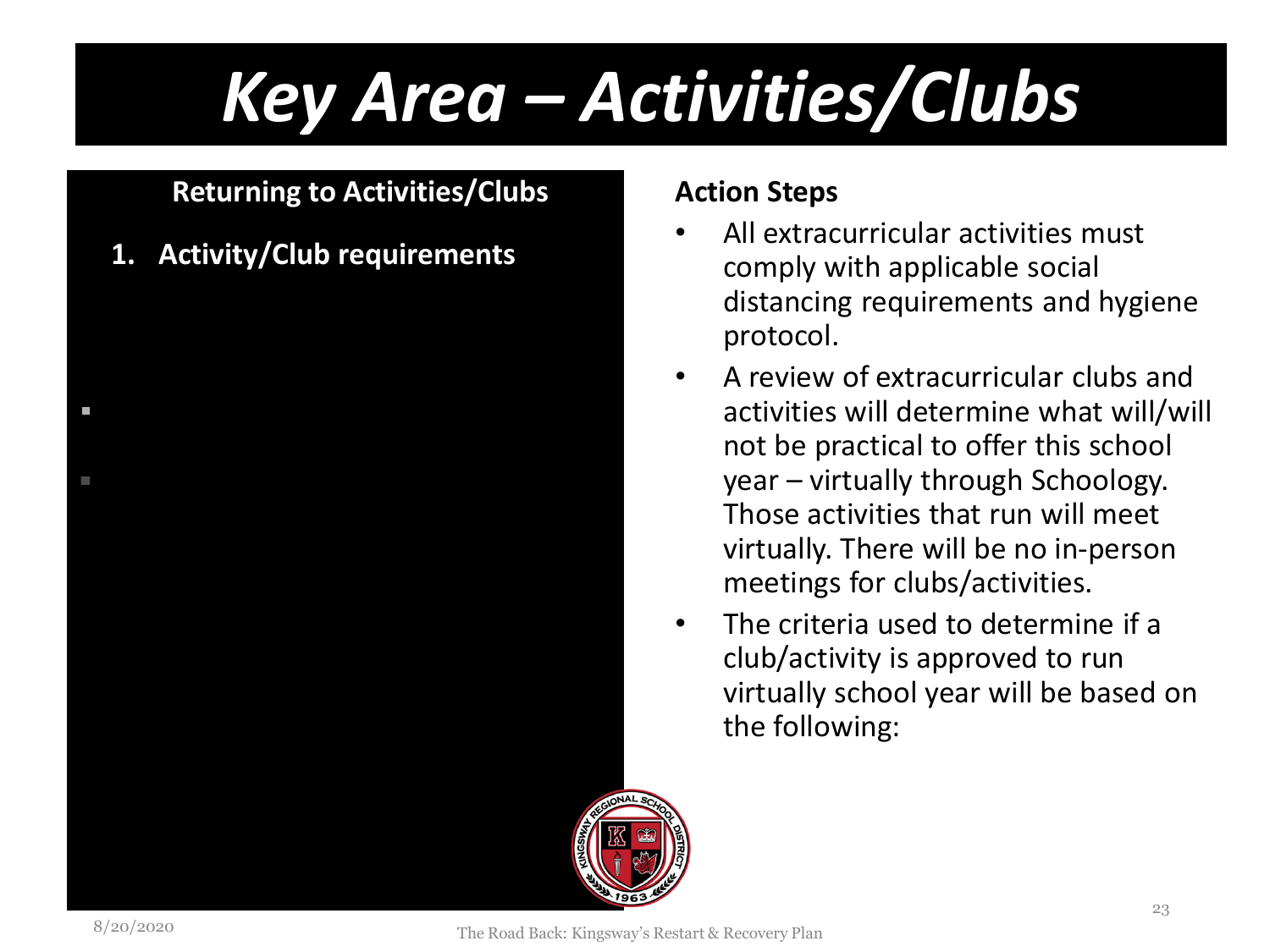### *Key Area – Activities/Clubs*

#### **Returning to Activities/Clubs**

**1. Activity/Club requirements**

#### **Action Steps Continued**

- Advisor can reasonably achieve the mission/purpose of the club in either a virtual or traditional setting
- The club does not require special equipment or resources to run virtually.
- Students can explore interests unique to the club/activity, gain broad perspectives, and achieve beneficial experiences in a virtual setting.
- Students can request to sign up for various clubs through Schoology.
- Advisors will send an invitation to students to attend virtual meetings.
- Advisors will submit rosters to athletic office.



 $\mathcal{L}_{\mathcal{A}}$